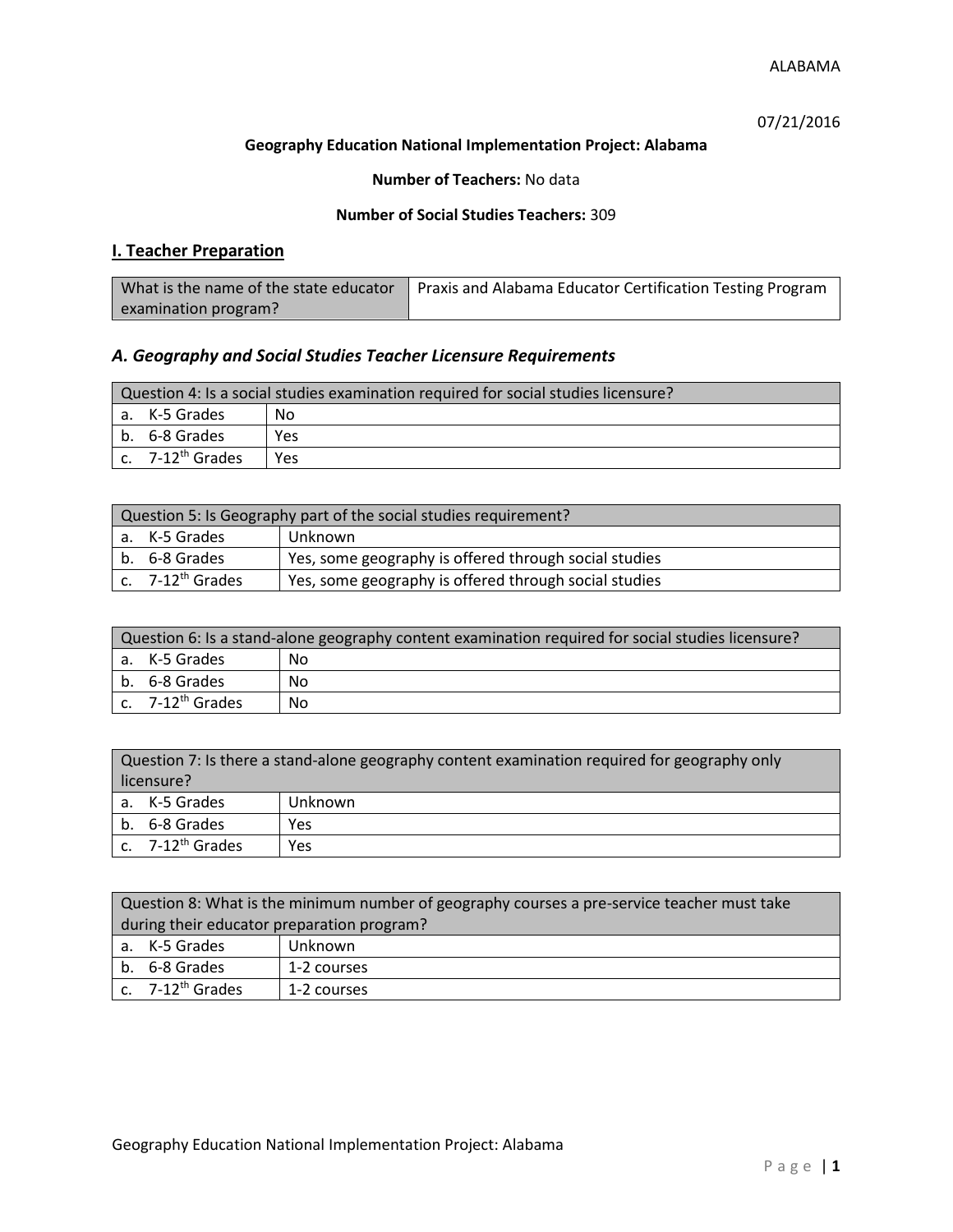| Question 9: Additional information about how | The requirement is 1 geography for a BS in social   |
|----------------------------------------------|-----------------------------------------------------|
| teachers become certified in your state?     | I studies only. All other content can come from the |
|                                              | other social studies areas.                         |

# *B. Professional Development*

| Question 10: Can in service teachers receive<br>certification credit for professional<br>development courses or programs in<br>geography? | Yes                                                                                  |
|-------------------------------------------------------------------------------------------------------------------------------------------|--------------------------------------------------------------------------------------|
| Question 11: Does the state education agency<br>(SEA) provide professional development in<br>geography?                                   | Yes, but professional development is independent<br>from the state education agency. |

# **II. Curriculum**

| Question 15: What is the name of the state<br>standards?              | <b>Social Studies</b>                                              |
|-----------------------------------------------------------------------|--------------------------------------------------------------------|
| Question 16: How are the state standards<br>presented by grade level? | Social studies and geography standards are combined                |
| Question 17: When were the standards last<br>revised?                 | 3-6 years                                                          |
| Question 18: Are there plans for revision to<br>the state standards?  | Within 5 years                                                     |
| Question 19: Is geography included in the<br>state standards?         | Yes                                                                |
| Question 20: How are the geography<br>standards organized?            | Both geography and social studies are included in the<br>standards |
| Question 21: What framework and/or<br>documents were used?            | Geography for Life (1994) and Five Themes in<br>Geography          |

# **Question 22: What general topics are included?**

Population and Settlements, Movement of people, goods and/or ideas; Culture; Places and/or regions; Human-environment interaction; Mapping (map projections, use of maps)

| Question 23: What is the total number of credit | 24 credit hours |
|-------------------------------------------------|-----------------|
| hours required for high school graduation?      |                 |
| Question 24: What is the total number of social | 4 credit hours  |
| studies credit hours required for high school   |                 |
| graduation?                                     |                 |
| Question 25: What is the total number of        | 0 credit hours  |
| geography credit hours required for high school |                 |
| graduation?                                     |                 |